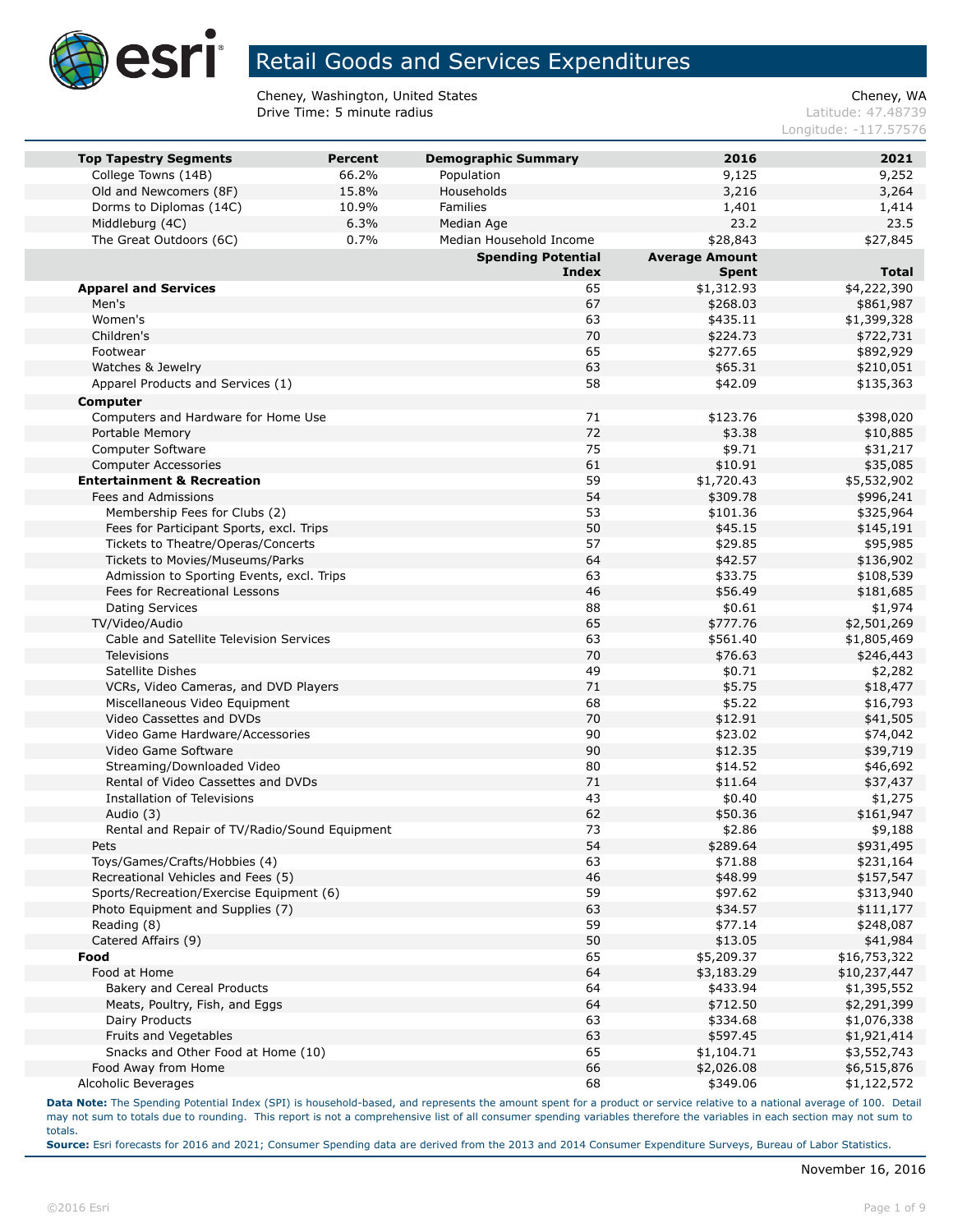

Cheney, Washington, United States<br>
Drive Time: 5 minute radius<br>
Cheney, WASHING Cheney, WA Drive Time: 5 minute radius

Longitude: -117.57576

|                                            | <b>Spending Potential</b><br><b>Index</b> | <b>Average Amount</b><br><b>Spent</b> | <b>Total</b> |
|--------------------------------------------|-------------------------------------------|---------------------------------------|--------------|
| <b>Financial</b>                           |                                           |                                       |              |
| Value of Stocks/Bonds/Mutual Funds         | 46                                        | \$3,480.02                            | \$11,191,730 |
| Value of Retirement Plans                  | 41                                        | \$10,681.58                           | \$34,351,976 |
| Value of Other Financial Assets            | 56                                        | \$634.53                              | \$2,040,651  |
| Vehicle Loan Amount excluding Interest     | 65                                        | \$1,575.99                            | \$5,068,397  |
| Value of Credit Card Debt                  | 53                                        | \$305.59                              | \$982,790    |
| Health                                     |                                           |                                       |              |
| Nonprescription Drugs                      | 58                                        | \$71.57                               | \$230,182    |
| <b>Prescription Drugs</b>                  | 53                                        | \$223.90                              | \$720,058    |
| Eyeglasses and Contact Lenses              | 55                                        | \$48.76                               | \$156,799    |
| Home                                       |                                           |                                       |              |
| Mortgage Payment and Basics (11)           | 42                                        | \$3,613.88                            | \$11,622,238 |
| Maintenance and Remodeling Services        | 41                                        | \$721.00                              | \$2,318,731  |
| Maintenance and Remodeling Materials (12)  | 42                                        | \$154.22                              | \$495,985    |
| Utilities, Fuel, and Public Services       | 61                                        | \$2,956.04                            | \$9,506,637  |
| <b>Household Furnishings and Equipment</b> |                                           |                                       |              |
| Household Textiles (13)                    | 60                                        | \$52.65                               | \$169,321    |
| Furniture                                  | 64                                        | \$314.30                              | \$1,010,790  |
| <b>Rugs</b>                                | 51                                        | \$12.34                               | \$39,683     |
| Major Appliances (14)                      | 51                                        | \$144.27                              | \$463,963    |
| Housewares (15)                            | 62                                        | \$52.07                               | \$167,466    |
| Small Appliances                           | 64                                        | \$29.99                               | \$96,432     |
| Luggage                                    | 57                                        | \$5.26                                | \$16,917     |
| Telephones and Accessories                 | 65                                        | \$46.15                               | \$148,419    |
| <b>Household Operations</b>                |                                           |                                       |              |
| Child Care                                 | 56                                        | \$238.42                              | \$766,773    |
| Lawn and Garden (16)                       | 45                                        | \$183.80                              | \$591,088    |
| Moving/Storage/Freight Express             | 70                                        | \$44.12                               | \$141,880    |
| Housekeeping Supplies (17)                 | 60                                        | \$419.75                              | \$1,349,925  |
| <b>Insurance</b>                           |                                           |                                       |              |
| Owners and Renters Insurance               | 47                                        | \$215.74                              | \$693,829    |
| Vehicle Insurance                          | 61                                        | \$687.50                              | \$2,211,016  |
| Life/Other Insurance                       | 47                                        | \$193.07                              | \$620,918    |
| Health Insurance                           | 54                                        | \$1,818.89                            | \$5,849,535  |
| Personal Care Products (18)                | 61                                        | \$266.71                              | \$857,726    |
| School Books and Supplies (19)             | 76                                        | \$124.43                              | \$400,181    |
| <b>Smoking Products</b>                    | 73                                        | \$298.37                              | \$959,549    |
| <b>Transportation</b>                      |                                           |                                       |              |
| Payments on Vehicles excluding Leases      | 60                                        | \$1,241.17                            | \$3,991,605  |
| Gasoline and Motor Oil                     | 64                                        | \$1,968.81                            | \$6,331,702  |
| Vehicle Maintenance and Repairs            | 60                                        | \$625.41                              | \$2,011,324  |
| <b>Travel</b>                              |                                           |                                       |              |
| Airline Fares                              | 53                                        | \$242.94                              | \$781,288    |
| Lodging on Trips                           | 49                                        | \$229.07                              | \$736,702    |
| Auto/Truck Rental on Trips                 | 52                                        | \$12.61                               | \$40,543     |
| Food and Drink on Trips                    | 52                                        | \$229.97                              | \$739,598    |

**Data Note:** The Spending Potential Index (SPI) is household-based, and represents the amount spent for a product or service relative to a national average of 100. Detail may not sum to totals due to rounding. This report is not a comprehensive list of all consumer spending variables therefore the variables in each section may not sum to totals. **Source:** Esri forecasts for 2016 and 2021; Consumer Spending data are derived from the 2013 and 2014 Consumer Expenditure Surveys, Bureau of Labor Statistics.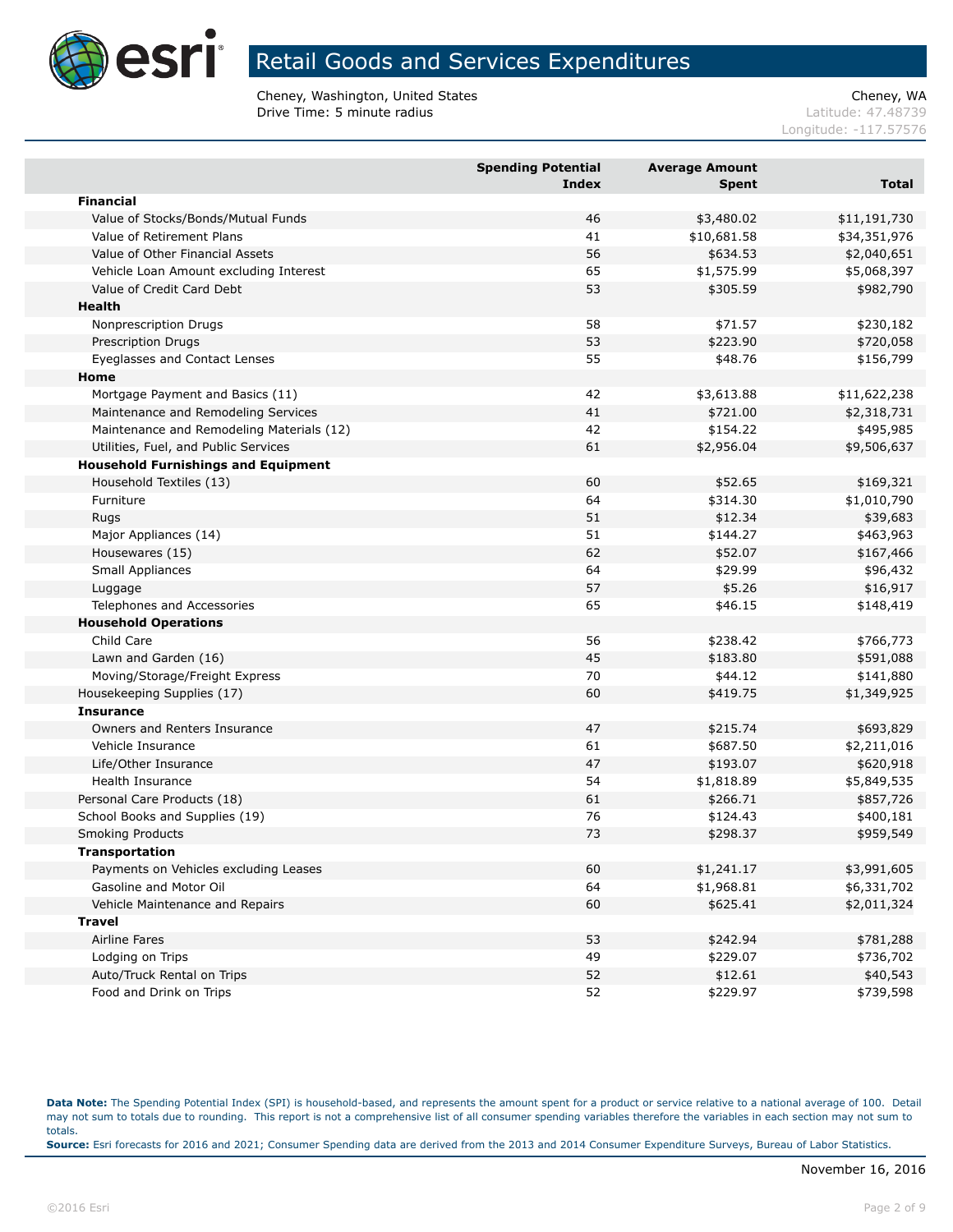

Cheney, Washington, United States Cheney, WA **Drive Time: 5 minute radius Contract Contract Contract Contract Contract Contract Contract Contract Contract Contract Contract Contract Contract Contract Contract Contract Contract Contract Contract Contract Contract Co** 

**(1) Apparel Products and Services** includes material for making clothes, sewing patterns and notions, shoe repair and other shoe services, apparel laundry and dry cleaning, alteration, repair and tailoring of apparel, clothing rental and storage, and watch and jewelry repair.

**(2) Membership Fees for Clubs** includes membership fees for social, recreational, and civic clubs.

**(3) Audio** includes satellite radio service, sound components and systems, digital audio players, records, CDs, audio tapes, streaming/downloaded audio, tape recorders, radios, musical instruments and accessories, and rental and repair of musical instruments.

**(4) Toys and Games** includes toys, games, arts and crafts, tricycles, playground equipment, arcade games, and online entertainment and games.

**(5) Recreational Vehicles & Fees** includes docking and landing fees for boats and planes, purchase and rental of RVs or boats, and camp fees.

**(6) Sports/Recreation/Exercise Equipment** includes exercise equipment and gear, game tables, bicycles, camping equipment, hunting and fishing equipment, winter sports equipment, water sports equipment, other sports equipment, and rental/repair of sports/recreation/exercise equipment.

**(7) Photo Equipment and Supplies** includes film, film processing, photographic equipment, rental and repair of photo equipment, and photographer fees.

**(8) Reading** includes digital book readers, books, magazine and newspaper subscriptions, and single copies of magazines and newspapers..

**(9) Catered Affairs** includes expenses associated with live entertainment and rental of party supplies.

**(10) Snacks and Other Food at Home** includes candy, chewing gum, sugar, artificial sweeteners, jam, jelly, preserves, margarine, fat, oil, salad dressing, nondairy cream and milk, peanut butter, frozen prepared food, potato chips, nuts, salt, spices, seasonings, olives, pickles, relishes, sauces, gravy, other condiments, soup, prepared salad, prepared dessert, baby food, miscellaneous prepared food, and nonalcoholic beverages.

**(11) Mortgage Payment and Basics** includes mortgage interest, mortgage principal, property taxes, homeowners insurance, and ground rent.

**(12) Maintenance and Remodeling Materials** includes supplies/tools/equipment for painting and wallpapering, plumbing supplies and equipment, electrical/heating/AC supplies, materials for hard surface flooring, materials for roofing/gutters, materials for plaster/panel/siding, materials for patio/fence/brick work, landscaping materials, and insulation materials for owned homes.

**(13) Household Textiles** includes bathroom linens, bedroom linens, kitchen linens, dining room linens, other linens, curtains, draperies, slipcovers, decorative pillows, and materials for slipcovers and curtains.

**(14) Major Appliances** includes dishwashers, disposals, refrigerators, freezers, washers, dryers, stoves, ovens, microwaves, window air conditioners, electric floor cleaning equipment, sewing machines, and miscellaneous appliances.

**(15) Housewares** includes plastic dinnerware, china, flatware, glassware, serving pieces, nonelectric cookware, and tableware.

**(16) Lawn and Garden** includes lawn and garden supplies, equipment and care service, indoor plants, fresh flowers, and repair/rental of lawn and garden equipment.

**(17) Housekeeping Supplies** includes soaps and laundry detergents, cleaning products, toilet tissue, paper towels, napkins, paper/plastic/foil products, stationery, giftwrap supplies, postage, and delivery services.

**(18) Personal Care Products** includes hair care products, nonelectric articles for hair, wigs, hairpieces, oral hygiene products, shaving needs, perfume, cosmetics, skincare, bath products, nail products, deodorant, feminine hygiene products, adult diapers, and personal care appliances.

**(19) School Books and Supplies** includes school books and supplies for College, Elementary school, High school, Vocational/Technical School, Preschool/Other Schools, and Other School Supplies.

**Data Note:** The Spending Potential Index (SPI) is household-based, and represents the amount spent for a product or service relative to a national average of 100. Detail may not sum to totals due to rounding. This report is not a comprehensive list of all consumer spending variables therefore the variables in each section may not sum to totals.

**Source:** Esri forecasts for 2016 and 2021; Consumer Spending data are derived from the 2013 and 2014 Consumer Expenditure Surveys, Bureau of Labor Statistics.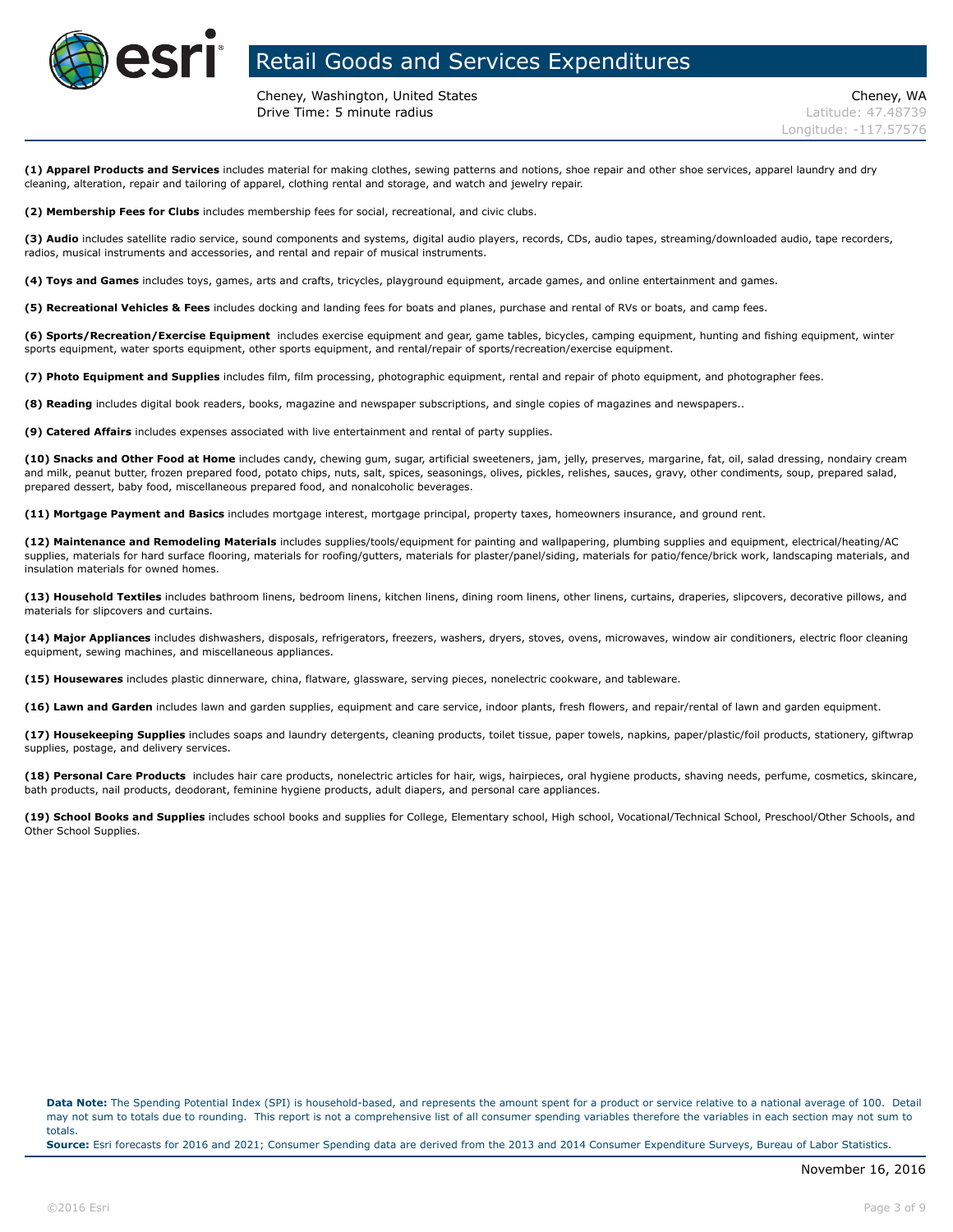

Cheney, Washington, United States<br>
Drive Time: 10 minute radius<br>
Latitude: 47.48739 Drive Time: 10 minute radius

Longitude: -117.57576

| <b>Top Tapestry Segments</b>          | <b>Percent</b>                                |       | <b>Demographic Summary</b> | 2016                  | 2021         |
|---------------------------------------|-----------------------------------------------|-------|----------------------------|-----------------------|--------------|
| College Towns (14B)                   |                                               | 63.1% | Population                 | 10,787                | 10,973       |
| Old and Newcomers (8F)                |                                               | 13.2% | Households                 | 3,869                 | 3,941        |
| Middleburg (4C)                       |                                               | 12.5% | Families                   | 1,793                 | 1,820        |
| Dorms to Diplomas (14C)               |                                               | 9.0%  | Median Age                 | 23.4                  | 23.8         |
| Comfortable Empty Nesters (5A)        |                                               | 1.5%  | Median Household Income    | \$31,098              | \$30,274     |
|                                       |                                               |       | <b>Spending Potential</b>  | <b>Average Amount</b> |              |
|                                       |                                               |       | <b>Index</b>               | <b>Spent</b>          | <b>Total</b> |
| <b>Apparel and Services</b>           |                                               |       | 68                         | \$1,378.52            | \$5,333,483  |
| Men's                                 |                                               |       | 70                         | \$280.69              | \$1,086,005  |
| Women's                               |                                               |       | 67                         | \$457.41              | \$1,769,727  |
| Children's                            |                                               |       | 73                         | \$235.48              | \$911,076    |
| Footwear                              |                                               |       | 68                         | \$291.50              | \$1,127,812  |
| Watches & Jewelry                     |                                               |       | 66                         | \$68.81               | \$266,221    |
| Apparel Products and Services (1)     |                                               |       | 62                         | \$44.62               | \$172,642    |
| Computer                              |                                               |       |                            |                       |              |
| Computers and Hardware for Home Use   |                                               |       | 74                         | \$129.03              | \$499,231    |
| Portable Memory                       |                                               |       | 75                         | \$3.54                | \$13,689     |
| Computer Software                     |                                               |       | 78                         | \$10.10               | \$39,061     |
| <b>Computer Accessories</b>           |                                               |       | 65                         |                       |              |
|                                       |                                               |       |                            | \$11.51               | \$44,544     |
| <b>Entertainment &amp; Recreation</b> |                                               |       | 63                         | \$1,822.44            | \$7,051,009  |
| Fees and Admissions                   |                                               |       | 57                         | \$330.46              | \$1,278,533  |
| Membership Fees for Clubs (2)         |                                               |       | 57                         | \$108.14              | \$418,394    |
|                                       | Fees for Participant Sports, excl. Trips      |       | 54                         | \$48.74               | \$188,579    |
| Tickets to Theatre/Operas/Concerts    |                                               |       | 60                         | \$31.55               | \$122,055    |
| Tickets to Movies/Museums/Parks       |                                               |       | 67                         | \$44.75               | \$173,132    |
|                                       | Admission to Sporting Events, excl. Trips     |       | 67                         | \$35.51               | \$137,401    |
| Fees for Recreational Lessons         |                                               |       | 50                         | \$61.14               | \$236,543    |
| <b>Dating Services</b>                |                                               |       | 91                         | \$0.63                | \$2,429      |
| TV/Video/Audio                        |                                               |       | 68                         | \$818.05              | \$3,165,054  |
|                                       | Cable and Satellite Television Services       |       | 66                         | \$591.86              | \$2,289,903  |
| Televisions                           |                                               |       | 73                         | \$80.27               | \$310,574    |
| Satellite Dishes                      |                                               |       | 53                         | \$0.78                | \$3,000      |
|                                       | VCRs, Video Cameras, and DVD Players          |       | 74                         | \$5.99                | \$23,174     |
| Miscellaneous Video Equipment         |                                               |       | 72                         | \$5.55                | \$21,471     |
| Video Cassettes and DVDs              |                                               |       | 73                         | \$13.45               | \$52,052     |
| Video Game Hardware/Accessories       |                                               |       | 93                         | \$23.73               | \$91,823     |
| Video Game Software                   |                                               |       | 92                         | \$12.72               | \$49,231     |
| Streaming/Downloaded Video            |                                               |       | 83                         | \$15.02               | \$58,122     |
| Rental of Video Cassettes and DVDs    |                                               |       | 74                         | \$12.15               | \$47,008     |
| Installation of Televisions           |                                               |       | 49                         | \$0.45                | \$1,731      |
| Audio (3)                             |                                               |       | 65                         | \$53.14               | \$205,592    |
|                                       | Rental and Repair of TV/Radio/Sound Equipment |       | 75                         | \$2.94                | \$11,373     |
| Pets                                  |                                               |       | 58                         | \$309.23              | \$1,196,430  |
| Toys/Games/Crafts/Hobbies (4)         |                                               |       | 66                         | \$75.83               | \$293,371    |
| Recreational Vehicles and Fees (5)    |                                               |       | 50                         | \$53.46               | \$206,843    |
|                                       | Sports/Recreation/Exercise Equipment (6)      |       | 62                         | \$103.21              | \$399,338    |
| Photo Equipment and Supplies (7)      |                                               |       | 66                         | \$36.55               | \$141,427    |
| Reading (8)                           |                                               |       | 62                         | \$81.52               | \$315,386    |
| Catered Affairs (9)                   |                                               |       | 55                         | \$14.12               | \$54,627     |
| Food                                  |                                               |       | 68                         | \$5,476.57            | \$21,188,864 |
| Food at Home                          |                                               |       | 67                         | \$3,347.03            | \$12,949,643 |
| Bakery and Cereal Products            |                                               |       | 68                         | \$455.92              | \$1,763,945  |
| Meats, Poultry, Fish, and Eggs        |                                               |       | 67                         | \$749.43              | \$2,899,537  |
| Dairy Products                        |                                               |       | 66                         | \$351.58              | \$1,360,279  |
| Fruits and Vegetables                 |                                               |       | 66                         | \$628.62              | \$2,432,126  |
|                                       | Snacks and Other Food at Home (10)            |       | 68                         | \$1,161.48            | \$4,493,756  |
| Food Away from Home                   |                                               |       | 69                         | \$2,129.55            | \$8,239,222  |
| Alcoholic Beverages                   |                                               |       | 71                         | \$364.71              | \$1,411,079  |
|                                       |                                               |       |                            |                       |              |

**Data Note:** The Spending Potential Index (SPI) is household-based, and represents the amount spent for a product or service relative to a national average of 100. Detail may not sum to totals due to rounding. This report is not a comprehensive list of all consumer spending variables therefore the variables in each section may not sum to totals.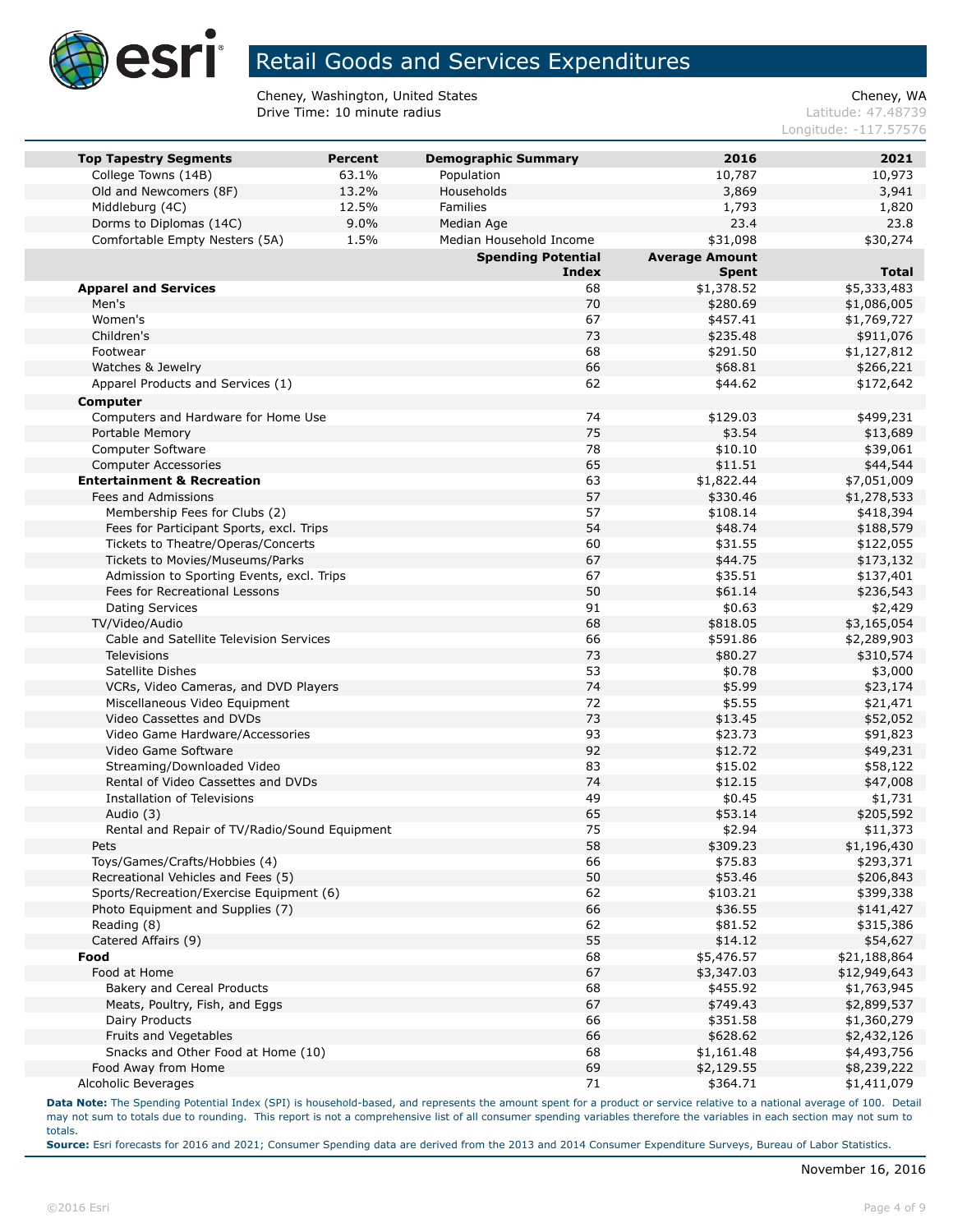

Cheney, Washington, United States Cheney, WA Cheney, WA Cheney, WA Cheney, WA Cheney, WA Cheney, WA Cheney, WA Cheney, WA Cheney, WA Cheney, WA Cheney, WA Cheney, WA Cheney, WA Cheney, WA Cheney, WA Cheney, WA Cheney, WA C Drive Time: 10 minute radius

Longitude: -117.57576

|                                            | <b>Spending Potential</b><br><b>Index</b> | <b>Average Amount</b><br><b>Spent</b> | <b>Total</b> |
|--------------------------------------------|-------------------------------------------|---------------------------------------|--------------|
| <b>Financial</b>                           |                                           |                                       |              |
| Value of Stocks/Bonds/Mutual Funds         | 50                                        | \$3,784.63                            | \$14,642,730 |
| Value of Retirement Plans                  | 45                                        | \$11,724.54                           | \$45,362,233 |
| Value of Other Financial Assets            | 60                                        | \$674.87                              | \$2,611,086  |
| Vehicle Loan Amount excluding Interest     | 68                                        | \$1,664.91                            | \$6,441,518  |
| Value of Credit Card Debt                  | 57                                        | \$325.83                              | \$1,260,650  |
| <b>Health</b>                              |                                           |                                       |              |
| Nonprescription Drugs                      | 61                                        | \$75.85                               | \$293,453    |
| Prescription Drugs                         | 57                                        | \$239.48                              | \$926,534    |
| Eyeglasses and Contact Lenses              | 58                                        | \$51.87                               | \$200,686    |
| Home                                       |                                           |                                       |              |
| Mortgage Payment and Basics (11)           | 46                                        | \$3,983.00                            | \$15,410,224 |
| Maintenance and Remodeling Services        | 45                                        | \$795.60                              | \$3,078,180  |
| Maintenance and Remodeling Materials (12)  | 47                                        | \$170.61                              | \$660,093    |
| Utilities, Fuel, and Public Services       | 64                                        | \$3,127.39                            | \$12,099,858 |
| <b>Household Furnishings and Equipment</b> |                                           |                                       |              |
| Household Textiles (13)                    | 64                                        | \$55.57                               | \$215,001    |
| Furniture                                  | 67                                        | \$331.29                              | \$1,281,746  |
| Rugs                                       | 54                                        | \$13.23                               | \$51,187     |
| Major Appliances (14)                      | 55                                        | \$155.17                              | \$600,365    |
| Housewares (15)                            | 66                                        | \$55.01                               | \$212,849    |
| Small Appliances                           | 67                                        | \$31.47                               | \$121,767    |
| Luggage                                    | 61                                        | \$5.60                                | \$21,654     |
| Telephones and Accessories                 | 68                                        | \$48.65                               | \$188,224    |
| <b>Household Operations</b>                |                                           |                                       |              |
| Child Care                                 | 60                                        | \$254.99                              | \$986,574    |
| Lawn and Garden (16)                       | 49                                        | \$199.59                              | \$772,222    |
| Moving/Storage/Freight Express             | 72                                        | \$45.82                               | \$177,277    |
| Housekeeping Supplies (17)                 | 63                                        | \$444.30                              | \$1,718,991  |
| <b>Insurance</b>                           |                                           |                                       |              |
| Owners and Renters Insurance               | 51                                        | \$235.56                              | \$911,385    |
| Vehicle Insurance                          | 65                                        | \$726.47                              | \$2,810,700  |
| Life/Other Insurance                       | 51                                        | \$209.37                              | \$810,034    |
| <b>Health Insurance</b>                    | 58                                        | \$1,944.14                            | \$7,521,868  |
| Personal Care Products (18)                | 65                                        | \$281.35                              | \$1,088,526  |
| School Books and Supplies (19)             | 79                                        | \$129.30                              | \$500,278    |
| <b>Smoking Products</b>                    | 76                                        | \$310.07                              | \$1,199,665  |
| <b>Transportation</b>                      |                                           |                                       |              |
| Payments on Vehicles excluding Leases      | 63                                        | \$1,320.24                            | \$5,108,023  |
| Gasoline and Motor Oil                     | 68                                        | \$2,076.37                            | \$8,033,470  |
| Vehicle Maintenance and Repairs            | 64                                        | \$660.91                              | \$2,557,063  |
| <b>Travel</b>                              |                                           |                                       |              |
| Airline Fares                              | 57                                        | \$258.68                              | \$1,000,836  |
| Lodging on Trips                           | 53                                        | \$246.60                              | \$954,101    |
| Auto/Truck Rental on Trips                 | 56                                        | \$13.47                               | \$52,114     |
| Food and Drink on Trips                    | 56                                        | \$245.96                              | \$951,627    |
|                                            |                                           |                                       |              |

**Data Note:** The Spending Potential Index (SPI) is household-based, and represents the amount spent for a product or service relative to a national average of 100. Detail may not sum to totals due to rounding. This report is not a comprehensive list of all consumer spending variables therefore the variables in each section may not sum to totals. **Source:** Esri forecasts for 2016 and 2021; Consumer Spending data are derived from the 2013 and 2014 Consumer Expenditure Surveys, Bureau of Labor Statistics.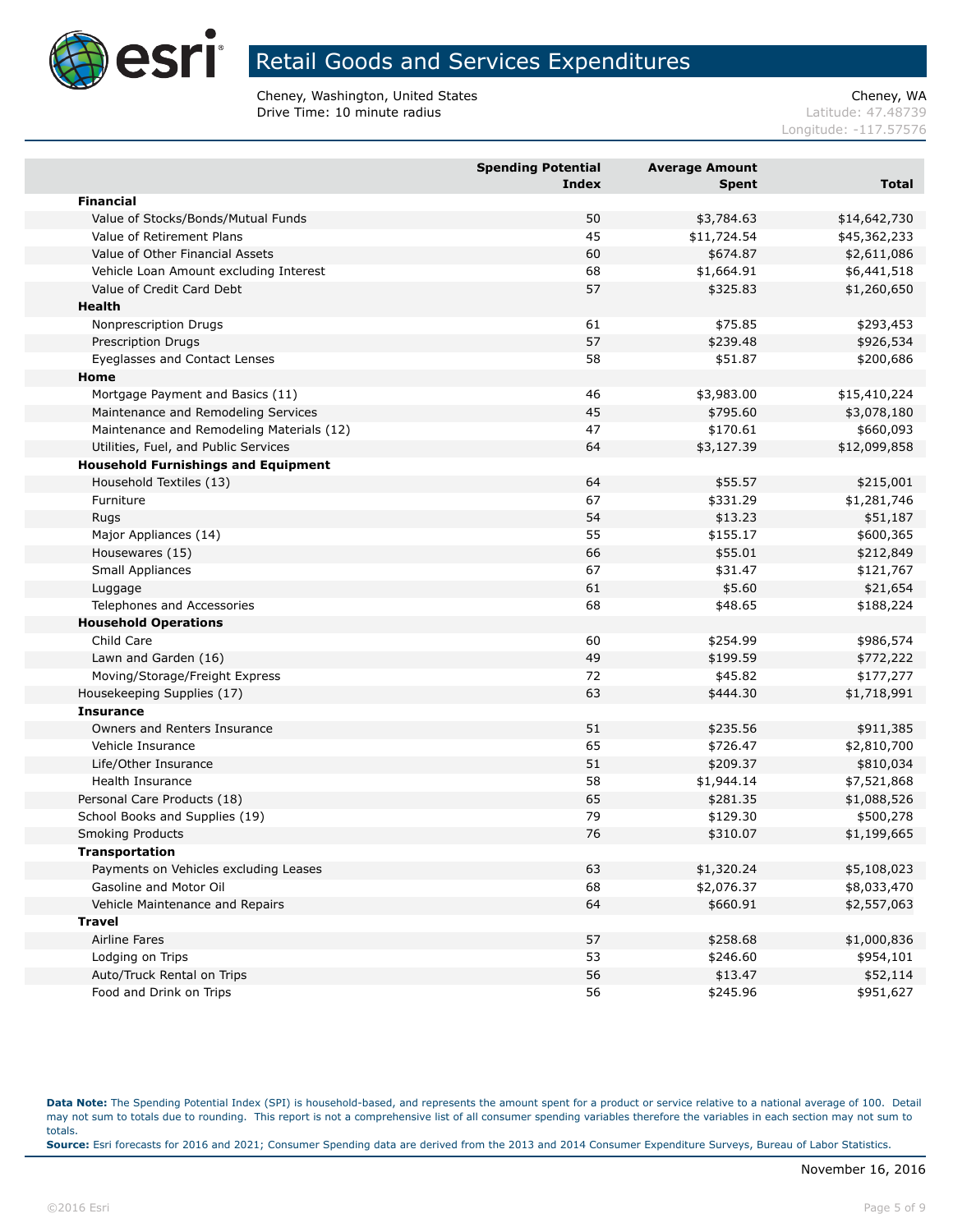

Cheney, Washington, United States Cheney, WA **Drive Time: 10 minute radius Latitude: 47.48739** 

**(1) Apparel Products and Services** includes material for making clothes, sewing patterns and notions, shoe repair and other shoe services, apparel laundry and dry cleaning, alteration, repair and tailoring of apparel, clothing rental and storage, and watch and jewelry repair.

**(2) Membership Fees for Clubs** includes membership fees for social, recreational, and civic clubs.

**(3) Audio** includes satellite radio service, sound components and systems, digital audio players, records, CDs, audio tapes, streaming/downloaded audio, tape recorders, radios, musical instruments and accessories, and rental and repair of musical instruments.

**(4) Toys and Games** includes toys, games, arts and crafts, tricycles, playground equipment, arcade games, and online entertainment and games.

**(5) Recreational Vehicles & Fees** includes docking and landing fees for boats and planes, purchase and rental of RVs or boats, and camp fees.

**(6) Sports/Recreation/Exercise Equipment** includes exercise equipment and gear, game tables, bicycles, camping equipment, hunting and fishing equipment, winter sports equipment, water sports equipment, other sports equipment, and rental/repair of sports/recreation/exercise equipment.

**(7) Photo Equipment and Supplies** includes film, film processing, photographic equipment, rental and repair of photo equipment, and photographer fees.

**(8) Reading** includes digital book readers, books, magazine and newspaper subscriptions, and single copies of magazines and newspapers..

**(9) Catered Affairs** includes expenses associated with live entertainment and rental of party supplies.

**(10) Snacks and Other Food at Home** includes candy, chewing gum, sugar, artificial sweeteners, jam, jelly, preserves, margarine, fat, oil, salad dressing, nondairy cream and milk, peanut butter, frozen prepared food, potato chips, nuts, salt, spices, seasonings, olives, pickles, relishes, sauces, gravy, other condiments, soup, prepared salad, prepared dessert, baby food, miscellaneous prepared food, and nonalcoholic beverages.

**(11) Mortgage Payment and Basics** includes mortgage interest, mortgage principal, property taxes, homeowners insurance, and ground rent.

**(12) Maintenance and Remodeling Materials** includes supplies/tools/equipment for painting and wallpapering, plumbing supplies and equipment, electrical/heating/AC supplies, materials for hard surface flooring, materials for roofing/gutters, materials for plaster/panel/siding, materials for patio/fence/brick work, landscaping materials, and insulation materials for owned homes.

**(13) Household Textiles** includes bathroom linens, bedroom linens, kitchen linens, dining room linens, other linens, curtains, draperies, slipcovers, decorative pillows, and materials for slipcovers and curtains.

**(14) Major Appliances** includes dishwashers, disposals, refrigerators, freezers, washers, dryers, stoves, ovens, microwaves, window air conditioners, electric floor cleaning equipment, sewing machines, and miscellaneous appliances.

**(15) Housewares** includes plastic dinnerware, china, flatware, glassware, serving pieces, nonelectric cookware, and tableware.

**(16) Lawn and Garden** includes lawn and garden supplies, equipment and care service, indoor plants, fresh flowers, and repair/rental of lawn and garden equipment.

**(17) Housekeeping Supplies** includes soaps and laundry detergents, cleaning products, toilet tissue, paper towels, napkins, paper/plastic/foil products, stationery, giftwrap supplies, postage, and delivery services.

**(18) Personal Care Products** includes hair care products, nonelectric articles for hair, wigs, hairpieces, oral hygiene products, shaving needs, perfume, cosmetics, skincare, bath products, nail products, deodorant, feminine hygiene products, adult diapers, and personal care appliances.

**(19) School Books and Supplies** includes school books and supplies for College, Elementary school, High school, Vocational/Technical School, Preschool/Other Schools, and Other School Supplies.

**Data Note:** The Spending Potential Index (SPI) is household-based, and represents the amount spent for a product or service relative to a national average of 100. Detail may not sum to totals due to rounding. This report is not a comprehensive list of all consumer spending variables therefore the variables in each section may not sum to totals.

**Source:** Esri forecasts for 2016 and 2021; Consumer Spending data are derived from the 2013 and 2014 Consumer Expenditure Surveys, Bureau of Labor Statistics.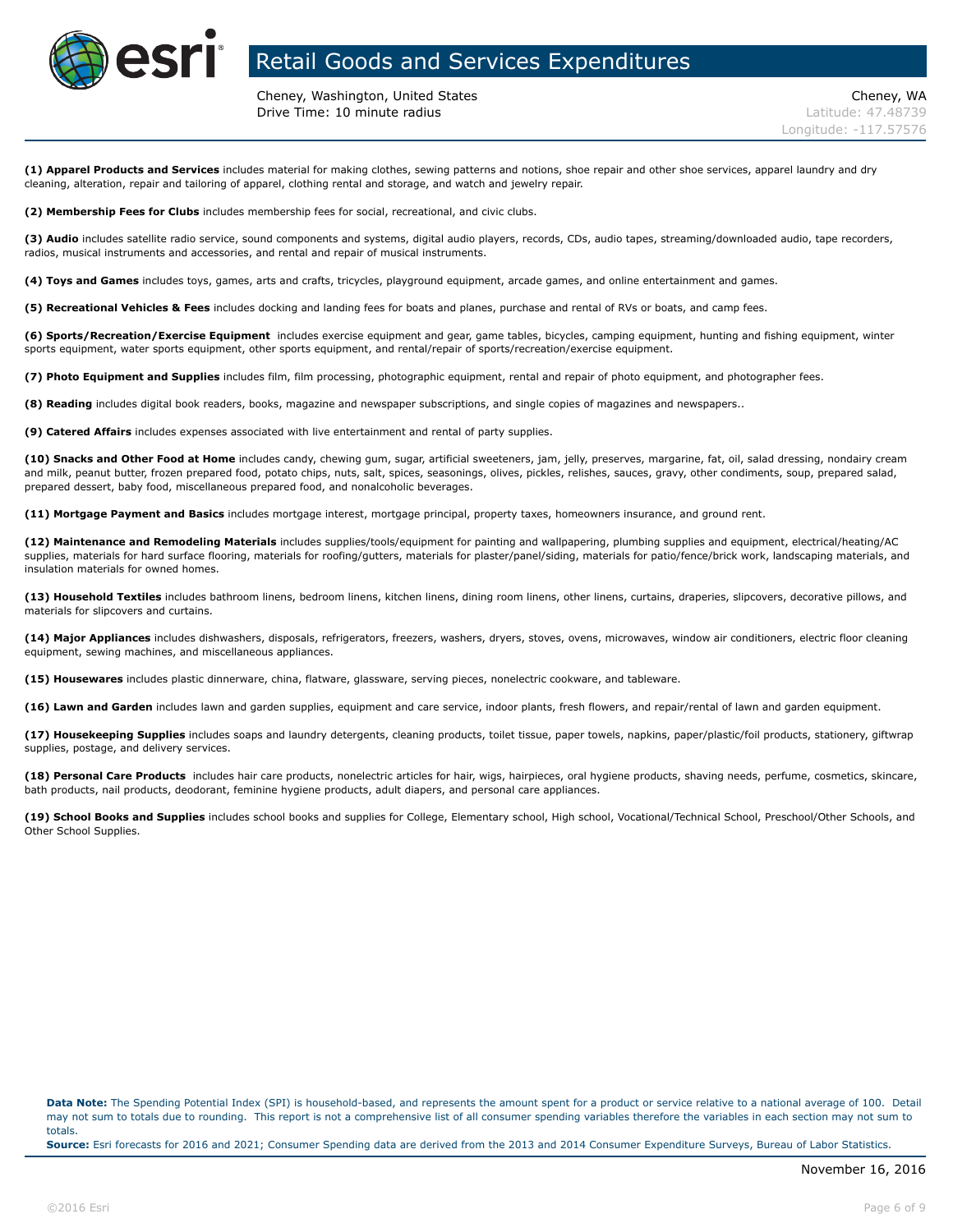

Cheney, Washington, United States<br>
Drive Time: 15 minute radius<br>
Cheney, WASHING Cheney, WA Drive Time: 15 minute radius

Longitude: -117.57576

| <b>Top Tapestry Segments</b>                  | <b>Percent</b> | <b>Demographic Summary</b> | 2016                  | 2021         |
|-----------------------------------------------|----------------|----------------------------|-----------------------|--------------|
| College Towns (14B)                           | 46.3%          | Population                 | 14,710                | 15,097       |
| Middleburg (4C)                               | 28.9%          | Households                 | 5,334                 | 5,480        |
| Old and Newcomers (8F)                        | 9.7%           | <b>Families</b>            | 2,884                 | 2,963        |
| Dorms to Diplomas (14C)                       | 6.6%           | Median Age                 | 24.5                  | 25.0         |
| The Great Outdoors (6C)                       | 3.7%           | Median Household Income    | \$39,043              | \$38,301     |
|                                               |                | <b>Spending Potential</b>  | <b>Average Amount</b> |              |
|                                               |                | <b>Index</b>               | <b>Spent</b>          | <b>Total</b> |
| <b>Apparel and Services</b>                   |                | 77                         | \$1,543.84            | \$8,234,854  |
| Men's                                         |                | 78                         | \$311.72              | \$1,662,737  |
| Women's                                       |                | 75                         | \$515.65              | \$2,750,460  |
| Children's                                    |                | 81                         | \$260.79              | \$1,391,071  |
| Footwear                                      |                | 76                         | \$326.42              | \$1,741,137  |
| Watches & Jewelry                             |                | 75                         | \$77.88               | \$415,394    |
| Apparel Products and Services (1)             |                | 71                         | \$51.38               | \$274,054    |
| <b>Computer</b>                               |                |                            |                       |              |
| Computers and Hardware for Home Use           |                | 82                         | \$141.56              | \$755,066    |
| Portable Memory                               |                | 83                         | \$3.91                | \$20,835     |
| Computer Software                             |                | 85                         | \$10.97               | \$58,513     |
| <b>Computer Accessories</b>                   |                | 74                         | \$13.15               | \$70,156     |
| <b>Entertainment &amp; Recreation</b>         |                | 72                         | \$2,105.05            | \$11,228,357 |
| Fees and Admissions                           |                | 67                         | \$388.70              | \$2,073,337  |
| Membership Fees for Clubs (2)                 |                | 66                         | \$127.21              | \$678,515    |
| Fees for Participant Sports, excl. Trips      |                | 66                         | \$59.35               | \$316,579    |
| Tickets to Theatre/Operas/Concerts            |                | 69                         | \$36.21               | \$193,167    |
| Tickets to Movies/Museums/Parks               |                | 76                         | \$50.37               | \$268,692    |
| Admission to Sporting Events, excl. Trips     |                | 75                         | \$40.01               | \$213,432    |
| Fees for Recreational Lessons                 |                | 61                         | \$74.90               | \$399,511    |
| <b>Dating Services</b>                        |                | 94                         | \$0.65                | \$3,441      |
| TV/Video/Audio                                |                | 77                         | \$922.66              | \$4,921,464  |
| Cable and Satellite Television Services       |                | 75                         | \$672.84              | \$3,588,910  |
| <b>Televisions</b>                            |                | 81                         | \$89.01               | \$474,791    |
| Satellite Dishes                              |                | 67                         | \$0.98                | \$5,220      |
| VCRs, Video Cameras, and DVD Players          |                | 81                         | \$6.58                | \$35,096     |
| Miscellaneous Video Equipment                 |                | 83                         | \$6.40                | \$34,114     |
| Video Cassettes and DVDs                      |                | 80                         | \$14.81               | \$78,985     |
| Video Game Hardware/Accessories               |                | 97                         | \$24.90               | \$132,833    |
| Video Game Software                           |                | 97                         | \$13.37               | \$71,325     |
| Streaming/Downloaded Video                    |                | 89                         | \$16.09               | \$85,836     |
| Rental of Video Cassettes and DVDs            |                | 82                         | \$13.36               | \$71,269     |
| <b>Installation of Televisions</b>            |                | 65                         | \$0.60                | \$3,209      |
| Audio (3)                                     |                | 74                         | \$60.62               | \$323,327    |
| Rental and Repair of TV/Radio/Sound Equipment |                | 79                         | \$3.10                | \$16,549     |
| Pets                                          |                | 69                         | \$367.80              | \$1,961,850  |
| Toys/Games/Crafts/Hobbies (4)                 |                | 76                         | \$86.35               | \$460,608    |
| Recreational Vehicles and Fees (5)            |                | 63                         | \$67.65               | \$360,859    |
| Sports/Recreation/Exercise Equipment (6)      |                | 72                         | \$119.08              | \$635,160    |
| Photo Equipment and Supplies (7)              |                | 76                         | \$41.83               | \$223,112    |
| Reading (8)                                   |                | 72                         | \$93.83               | \$500,473    |
| Catered Affairs (9)                           |                | 66                         | \$17.15               | \$91,494     |
| Food                                          |                | 76                         | \$6,171.07            | \$32,916,508 |
| Food at Home                                  |                | 76                         | \$3,775.00            | \$20,135,866 |
| Bakery and Cereal Products                    |                | 76                         | \$513.16              | \$2,737,184  |
| Meats, Poultry, Fish, and Eggs                |                | 76                         | \$844.96              | \$4,507,036  |
| Dairy Products                                |                | 75                         | \$396.26              | \$2,113,629  |
| Fruits and Vegetables                         |                | 74                         | \$710.99              | \$3,792,437  |
| Snacks and Other Food at Home (10)            |                | 77                         | \$1,309.63            | \$6,985,580  |
| Food Away from Home                           |                | 77                         | \$2,396.07            | \$12,780,642 |
| Alcoholic Beverages                           |                | 79                         | \$403.07              | \$2,149,960  |

**Data Note:** The Spending Potential Index (SPI) is household-based, and represents the amount spent for a product or service relative to a national average of 100. Detail may not sum to totals due to rounding. This report is not a comprehensive list of all consumer spending variables therefore the variables in each section may not sum to totals.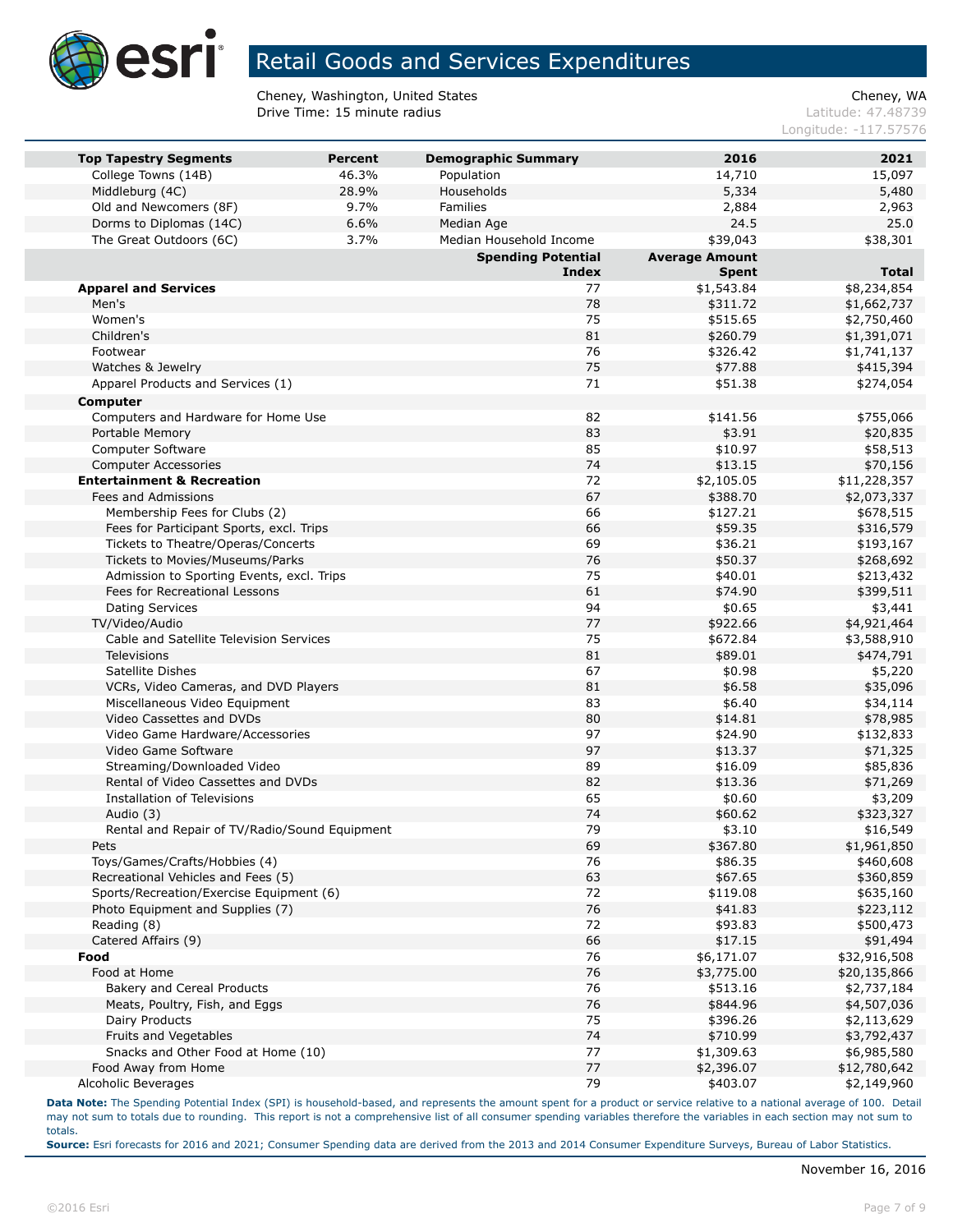

Cheney, Washington, United States<br>
Drive Time: 15 minute radius<br>
Cheney, WASHING Cheney, WA Drive Time: 15 minute radius

Longitude: -117.57576

|                                            | <b>Spending Potential</b><br><b>Index</b> | <b>Average Amount</b><br><b>Spent</b> | Total        |
|--------------------------------------------|-------------------------------------------|---------------------------------------|--------------|
| <b>Financial</b>                           |                                           |                                       |              |
| Value of Stocks/Bonds/Mutual Funds         | 63                                        | \$4,702.86                            | \$25,085,036 |
| Value of Retirement Plans                  | 57                                        | \$15,037.50                           | \$80,210,034 |
| Value of Other Financial Assets            | 70                                        | \$793.70                              | \$4,233,604  |
| Vehicle Loan Amount excluding Interest     | 78                                        | \$1,902.54                            | \$10,148,123 |
| Value of Credit Card Debt                  | 67                                        | \$384.26                              | \$2,049,617  |
| <b>Health</b>                              |                                           |                                       |              |
| Nonprescription Drugs                      | 71                                        | \$87.99                               | \$469,323    |
| Prescription Drugs                         | 68                                        | \$285.97                              | \$1,525,360  |
| Eyeglasses and Contact Lenses              | 68                                        | \$60.94                               | \$325,040    |
| Home                                       |                                           |                                       |              |
| Mortgage Payment and Basics (11)           | 60                                        | \$5,135.75                            | \$27,394,100 |
| Maintenance and Remodeling Services        | 59                                        | \$1,033.09                            | \$5,510,526  |
| Maintenance and Remodeling Materials (12)  | 61                                        | \$222.64                              | \$1,187,540  |
| Utilities, Fuel, and Public Services       | 74                                        | \$3,591.53                            | \$19,157,199 |
| <b>Household Furnishings and Equipment</b> |                                           |                                       |              |
| Household Textiles (13)                    | 73                                        | \$63.42                               | \$338,261    |
| Furniture                                  | 76                                        | \$375.14                              | \$2,001,020  |
| Rugs                                       | 65                                        | \$15.79                               | \$84,210     |
| Major Appliances (14)                      | 66                                        | \$188.03                              | \$1,002,975  |
| Housewares (15)                            | 75                                        | \$63.00                               | \$336,049    |
| Small Appliances                           | 75                                        | \$35.34                               | \$188,509    |
| Luggage                                    | 71                                        | \$6.53                                | \$34,857     |
| Telephones and Accessories                 | 77                                        | \$54.96                               | \$293,183    |
| <b>Household Operations</b>                |                                           |                                       |              |
| Child Care                                 | 71                                        | \$299.13                              | \$1,595,554  |
| Lawn and Garden (16)                       | 61                                        | \$250.43                              | \$1,335,791  |
| Moving/Storage/Freight Express             | 79                                        | \$49.84                               | \$265,852    |
| Housekeeping Supplies (17)                 | 73                                        | \$511.66                              | \$2,729,216  |
| <b>Insurance</b>                           |                                           |                                       |              |
| Owners and Renters Insurance               | 64                                        | \$296.75                              | \$1,582,886  |
| Vehicle Insurance                          | 74                                        | \$831.94                              | \$4,437,587  |
| Life/Other Insurance                       | 63                                        | \$259.32                              | \$1,383,222  |
| Health Insurance                           | 68                                        | \$2,309.59                            | \$12,319,364 |
| Personal Care Products (18)                | 74                                        | \$320.62                              | \$1,710,206  |
| School Books and Supplies (19)             | 85                                        | \$140.48                              | \$749,305    |
| <b>Smoking Products</b>                    | 82                                        | \$337.67                              | \$1,801,108  |
| <b>Transportation</b>                      |                                           |                                       |              |
| Payments on Vehicles excluding Leases      | 74                                        | \$1,542.86                            | \$8,229,593  |
| Gasoline and Motor Oil                     | 77                                        | \$2,362.42                            | \$12,601,171 |
| Vehicle Maintenance and Repairs            | 73                                        | \$758.98                              | \$4,048,417  |
| Travel                                     |                                           |                                       |              |
| Airline Fares                              | 67                                        | \$303.47                              | \$1,618,723  |
| Lodging on Trips                           | 64                                        | \$298.81                              | \$1,593,866  |
| Auto/Truck Rental on Trips                 | 67                                        | \$16.00                               | \$85,357     |
| Food and Drink on Trips                    | 67                                        | \$292.67                              | \$1,561,101  |

**Data Note:** The Spending Potential Index (SPI) is household-based, and represents the amount spent for a product or service relative to a national average of 100. Detail may not sum to totals due to rounding. This report is not a comprehensive list of all consumer spending variables therefore the variables in each section may not sum to totals. **Source:** Esri forecasts for 2016 and 2021; Consumer Spending data are derived from the 2013 and 2014 Consumer Expenditure Surveys, Bureau of Labor Statistics.